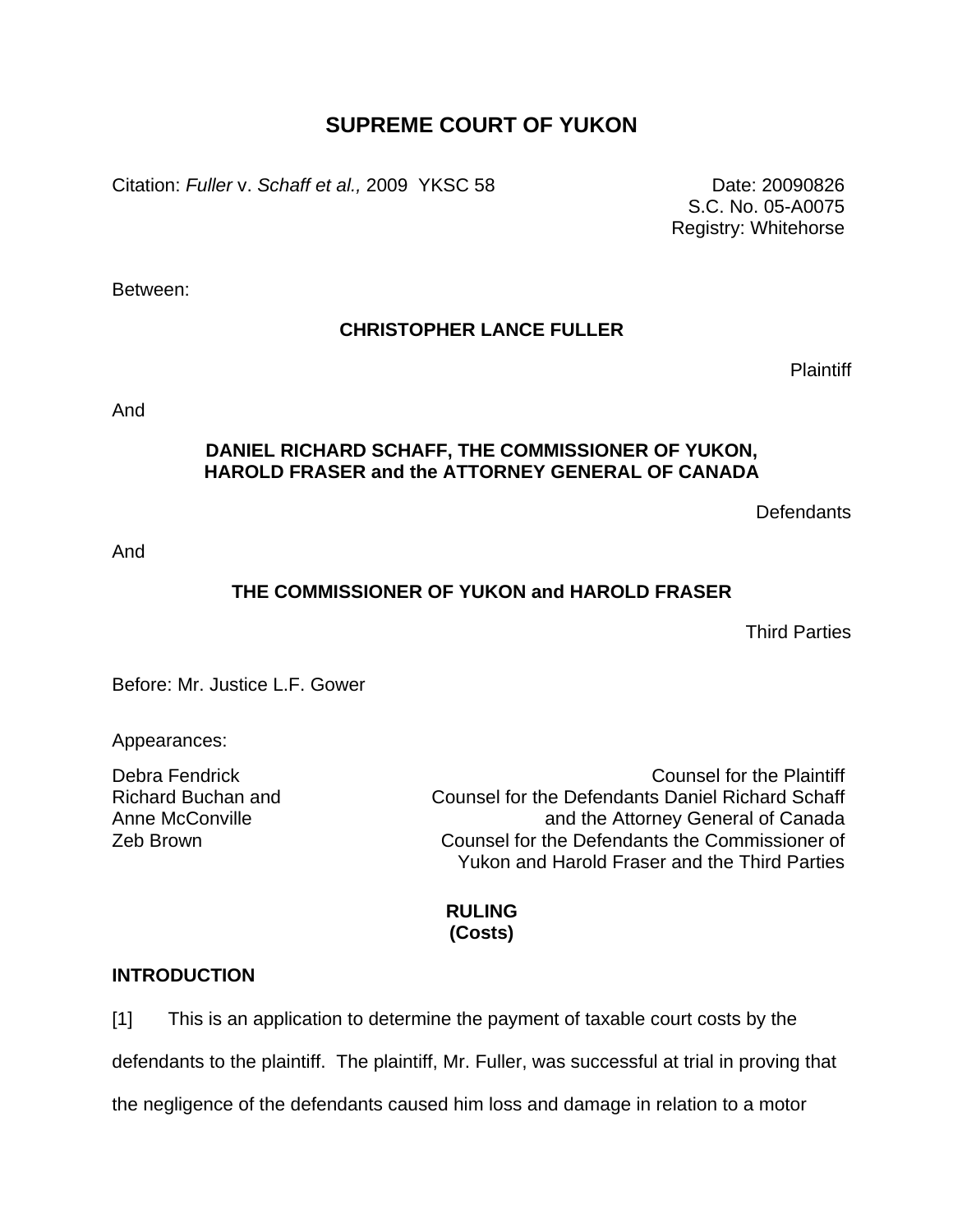vehicle accident on February 1, 2005, along the portion of the Alaska Highway skirting Marsh Lake. Mr. Fuller's pick-up truck collided with Mr. Schaff's vehicle just after the latter had passed by an oncoming Yukon Government snowplow driven by Mr. Fraser. Mr. Fuller had been following the snowplow which was producing a significant snow cloud in its wake. In my Reasons for Judgment following the trial, cited at 2009 YKSC 23, I found Mr. Schaff 80% responsible for Mr. Fuller's damages and the Commissioner of Yukon and Harold Fraser (the "Government defendants") 20% responsible for those damages. The plaintiff's counsel has submitted a draft Bill of Costs claiming party and party costs under Appendix B of the *Rules of Court* at Scale C, which is for "matters of more than ordinary difficulty". This is opposed by both Mr. Schaff and the Government defendants.

## **ISSUES**

[2] The issues on this application are twofold:

- 1. What is the correct scale of costs?
- 2. How should the costs be apportioned between Mr. Schaff and the Government defendants?

## **ANALYSIS**

## **Issue #1: Appropriate Scale of Costs?**

[3] In Appendix B to the *Rules of Court*, paragraphs 2(a) through 2(c) state as follows:

- "(a) Where a court has made an order for costs, it may fix the scale, from Scale A to Scale C in subsection (b), under which the costs will be assessed, and may order that one or more steps in the proceeding be assessed under a different scale from that fixed for other steps.
- (b) In fixing the scale of costs the court shall have regard to the following principles: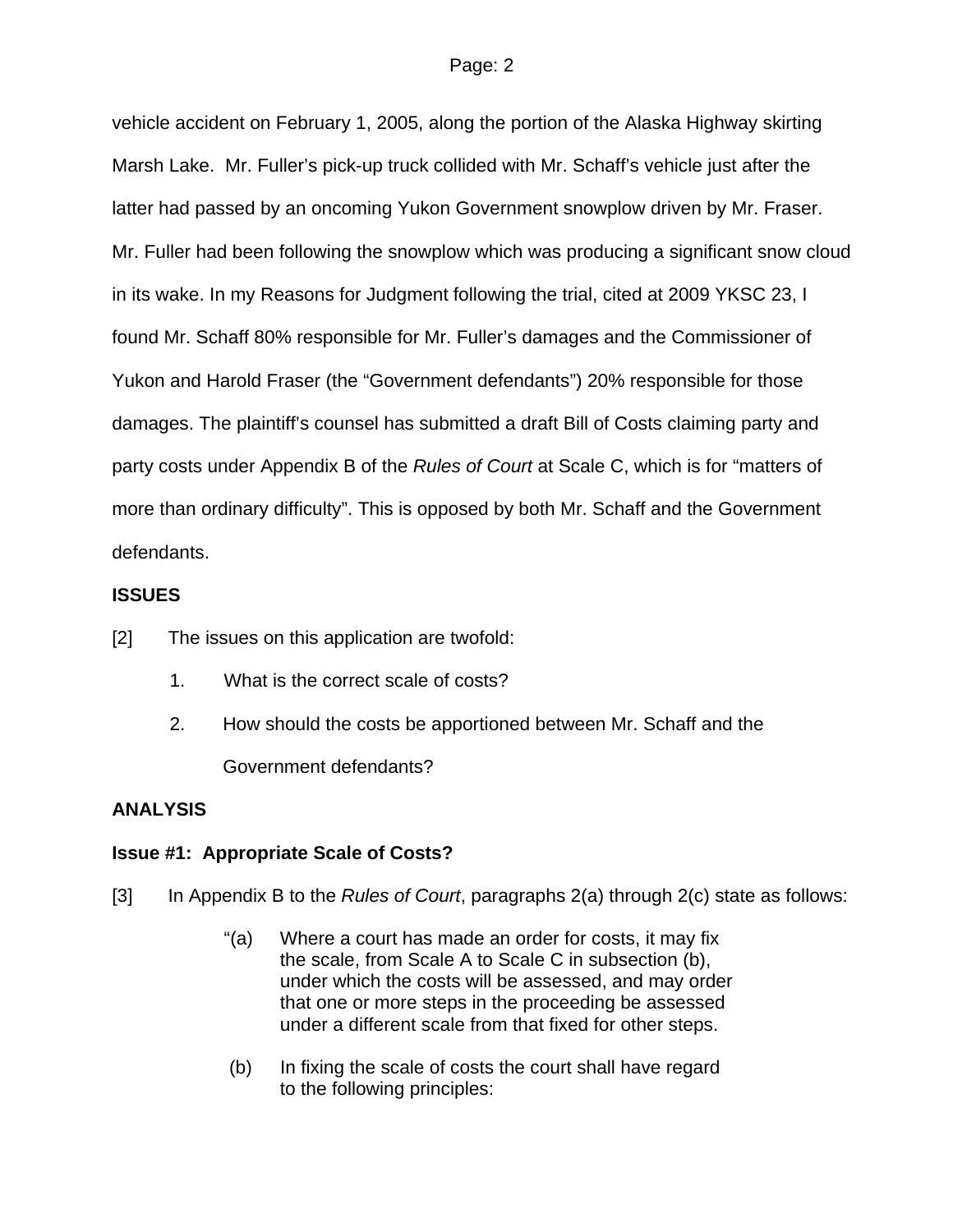(i) Scale A is for matters of little or less than ordinary difficulty;

(ii) Scale B is for matters of ordinary difficulty;

(iii) Scale C is for matters of more than ordinary difficulty.

 (c) In fixing the appropriate scale under which costs will be assessed, the court may take into account the following:

(i) whether a difficult issue of law, fact or construction is involved;

(ii) whether an issue is of importance to a class or body of persons, or is of general interest;

(iii) whether the result of the proceeding effectively determines the rights and obligations as between the parties beyond the relief that was actually granted or denied."

[4] The significance of the difference between Scale B and Scale C is that the former

allows for \$110 to be claimed for each unit allowed on an assessment, whereas the latter

allows the successful party to claim \$170 per unit.

[5] Prior to December 31, 2006, costs could be assessed on a Scale of 1 to 4, with

Scale 3 being for matters of ordinary difficulty or importance and Scale 4 for matters of

more than ordinary difficulty or importance. Therefore, caselaw referring to Scale 4 is

applicable to what is now Scale C.

[6] One of the leading cases on determining the appropriate scale of costs is *566935* 

*BC Ltd. dba Westcoast Resorts* v. *Allianz Insurance Company of Canada*, 2005 BCSC

1759. In that case, Parret J., held at paras. 4, 6 and 7:

"4 To justify an award of costs on Scale 4, the trial judge must find either that the action involves legal issues of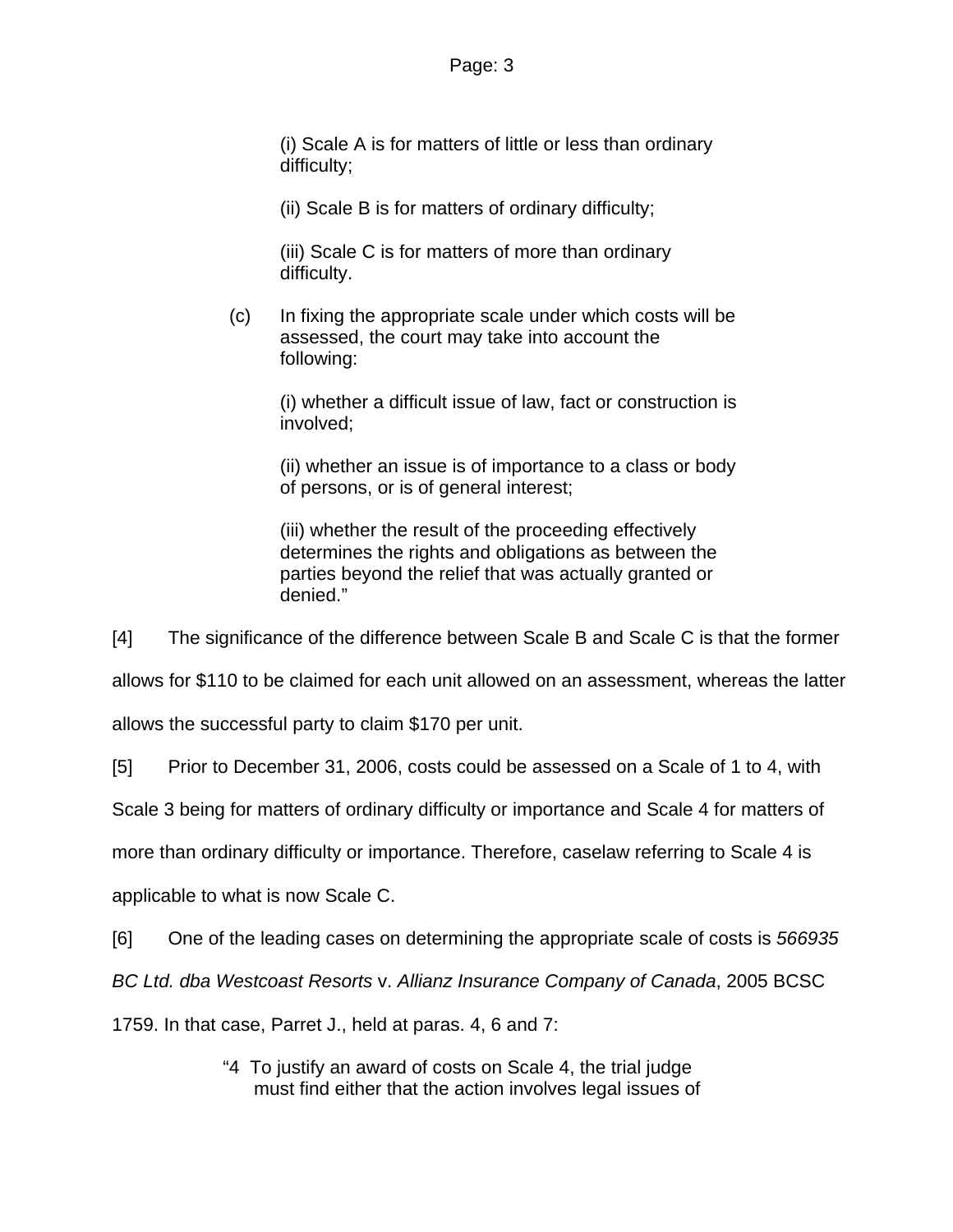more than ordinary importance, or that the gathering of the facts and the relevant law involved more than ordinary difficulty. Either finding may support such an award. See *Bradshaw Construction Ltd.* v. *Bank of Nova Scotia* [\(1991\), 54 B.C.L.R. \(2d\) 309](http://www.lexisnexis.com/ca/legal/search/runRemoteLink.do?service=citation&langcountry=CA&risb=21_T7147561723&A=0.9532182697949534&linkInfo=F%23CA%23BCLR2%23year%251991%25page%25309%25decisiondate%251991%25vol%2554%25sel2%2554%25sel1%251991%25&bct=A) at 318 and *National Hockey League* v. *Pepsi Cola Canada Ltd.* [\(1993\), 102](http://www.lexisnexis.com/ca/legal/search/runRemoteLink.do?service=citation&langcountry=CA&risb=21_T7147561723&A=0.5805378517328718&linkInfo=F%23CA%23DLR4%23year%251993%25page%2580%25decisiondate%251993%25vol%25102%25sel2%25102%25sel1%251993%25&bct=A)  [D.L.R. \(4th\) 80](http://www.lexisnexis.com/ca/legal/search/runRemoteLink.do?service=citation&langcountry=CA&risb=21_T7147561723&A=0.5805378517328718&linkInfo=F%23CA%23DLR4%23year%251993%25page%2580%25decisiondate%251993%25vol%25102%25sel2%25102%25sel1%251993%25&bct=A) (B.C.S.C.) affirmed on other grounds [122](http://www.lexisnexis.com/ca/legal/search/runRemoteLink.do?service=citation&langcountry=CA&risb=21_T7147561723&A=0.5862659273589492&linkInfo=F%23CA%23DLR4%23page%25121%25vol%25122%25sel2%25122%25&bct=A)  [D.L.R. \(4th\) 121](http://www.lexisnexis.com/ca/legal/search/runRemoteLink.do?service=citation&langcountry=CA&risb=21_T7147561723&A=0.5862659273589492&linkInfo=F%23CA%23DLR4%23page%25121%25vol%25122%25sel2%25122%25&bct=A)

6 Importance as a factor is not considered in terms of importance to a particular litigant but rather importance on a broader basis to the public generally or to litigation of a similar nature (*Bradshaw*, supra, at p. 317).

…

- 7 The factors to be considered on such an application includes:
	- (a) the length of trial;
	- (b) the complexity of issues;
	- (c) the number and complexity of pre-trial applications;
	- (d) whether the matter was hard fought;
	- (e) number and length of examinations for discovery;
	- (f) number and complexity of expert reports; and
	- (g) the extent of effort required in the collection of and proof of facts."
- [7] I will address each of the factors to be considered, as set out above.

## *Length of Trial*

[8] To date, the trial has taken 10  $\frac{1}{2}$  days, with eight days devoted to the presentation

of evidence and two evidentiary rulings; two days of submissions on liability and

damages; ½ day of submissions on the current issue of costs. While that may not be an

overly lengthy trial in the experience of courts in southern Canada, in this jurisdiction it is

longer than the average trial.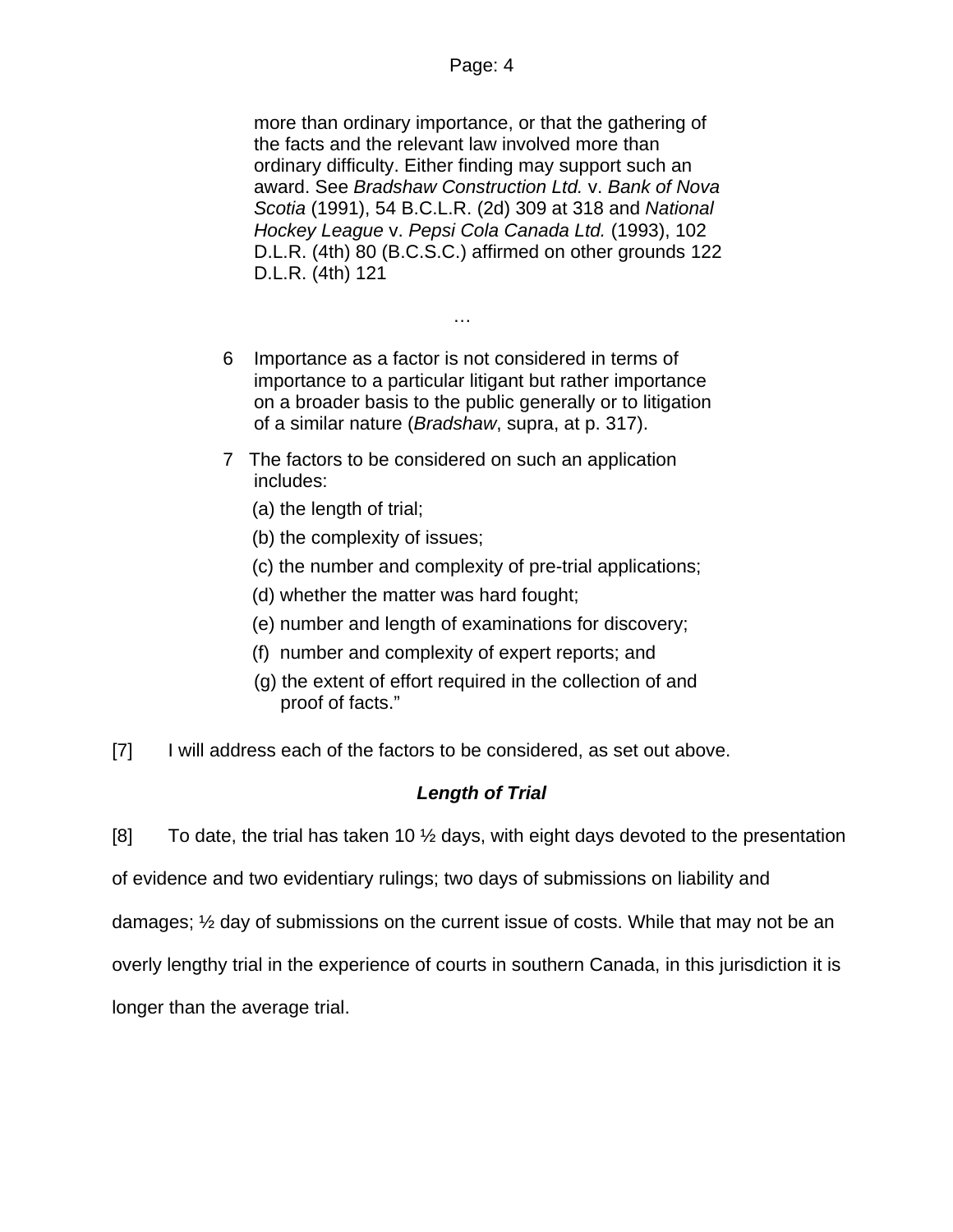### *Complexity of Issues*

[9] Mr. Schaff's counsel points out that there was only a single cause of action in this matter and that in many respects it was prosecuted and defended as a routine personal injury case arising out of a motor vehicle accident. In large part, I would have to agree with that submission, subject to a few notable exceptions.

[10] Overall, there were three groups of issues as outlined in my Reasons for Judgment, 2009 YKSC 23, at para. 5. The first major issue was whether Mr. Schaff had discharged his evidentiary burden by explaining that the accident was caused by the snow cloud thrown up by the snowplow and whether that explanation was equally consistent with the absence of negligence on his part as with his negligence. The second group of five sub-issues dealt with the action by Mr. Fuller against the Government defendants and the counterclaim by Mr. Schaff, principally dealing with the duty of care and the standard of care. The third general group of four sub-issues all related to Mr. Fuller's damages.

[11] One of the issues I found to be quite complex related to the question of whether the Government defendants owed a duty of care to Mr. Fuller and Mr. Schaff. At the close of the trial, counsel for the Government defendants made submissions on what I have referred to as the "policy" and the "statutory bar" defences. Counsel for Mr. Schaff objected to those defences being raised at that point, as neither of the defences, nor the material facts in support of them had been pled by the Government defendants. Counsel for Mr. Fuller also objected on those grounds, but only with respect to the statutory bar defence. Those objections necessitated an adjournment to allow all parties to provide further written submissions on what was referred to as the "pleadings issues". By my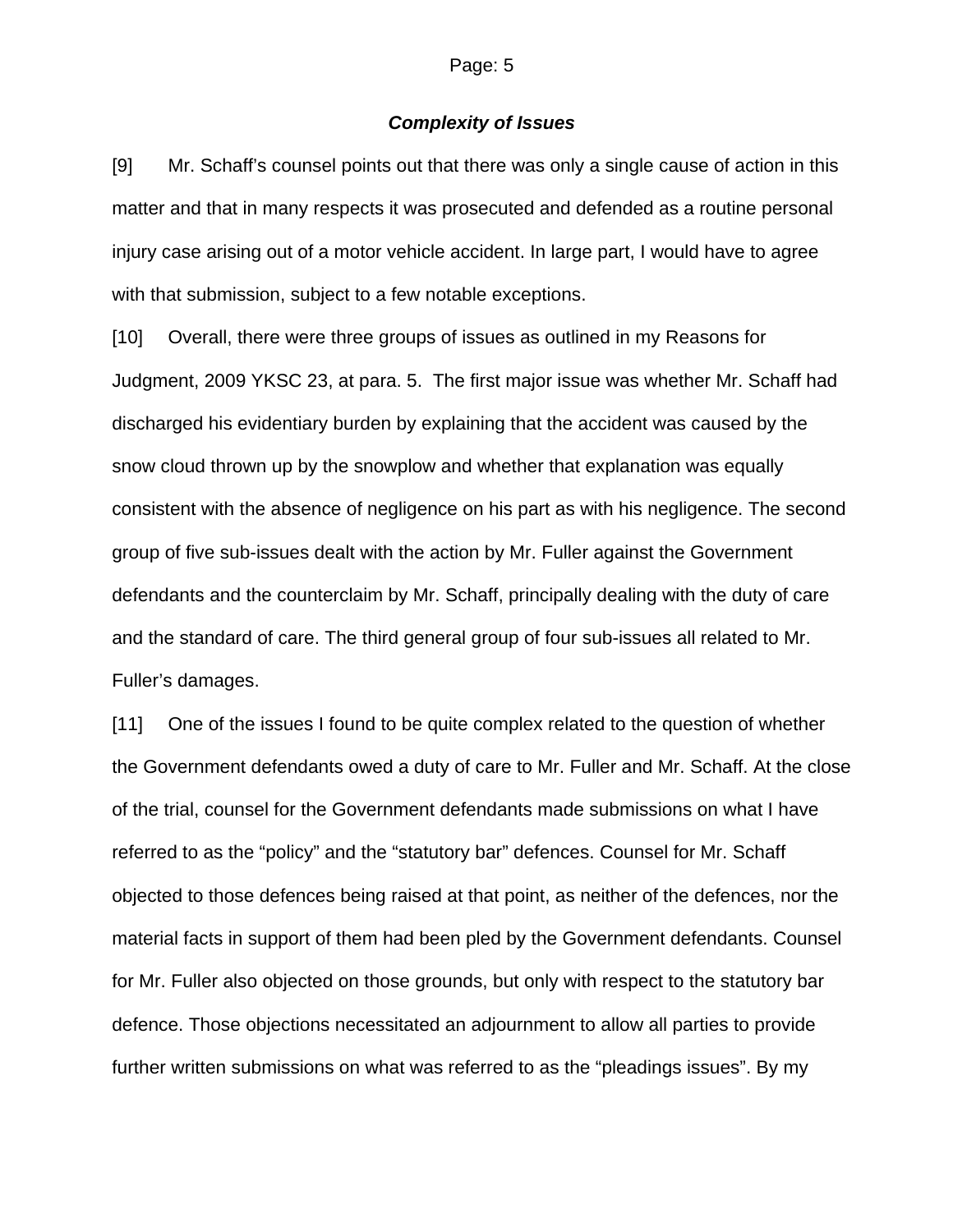count, the submissions of all parties on these issues totaled some 37 pages, including initial submissions from each of the three parties, a reply submission by the Government defendants, a rebuttal to that reply by Mr. Schaff and a sur-reply submission by Mr. Fuller. The parties also referred to numerous related authorities. I issued a ruling on the applicability of the policy and statutory bar defences, cited at 2009 YKSC 22, in a written decision of some 22 pages. Part of that ruling involved a determination that it is unnecessary to consider the existence of a common law duty of care when a statutory duty of care exists. That, I believe, is the first time the issue has been addressed in the Yukon. In addition, the ruling dealt with a relatively novel question of whether settlement privilege had been waived with respect to a communication made by counsel for the Government defendants in the context of a without prejudice settlement conference.

[12] Another issue which I found to be relatively complex was the question of whether the Insurance Corporation of British Columbia ("ICBC") was entitled to make a subrogated claim against the defendants for the no fault benefits it paid to Mr. Fuller. Unfortunately, the relatively scant attention paid to this question by counsel for Mr. Fuller and counsel for Mr. Schaff did not make my attempt to resolve it any easier.

[13] The last issue which I found to be somewhat complex was the question of Mr. Fuller's loss of future income. That was due in part to the somewhat confusing evidence from Mr. Fuller as to his intentions regarding his business and his prospective retirement date. It was also complicated by an expert report prepared by an economist, Douglas Hildebrand, and tendered by Mr. Schaff's counsel. Mr. Fuller's counsel did not require Mr. Hildebrand to attend the trial for the purposes of cross-examination and Mr. Schaff's counsel did not call him as a witness. While I recognized that was likely with a view to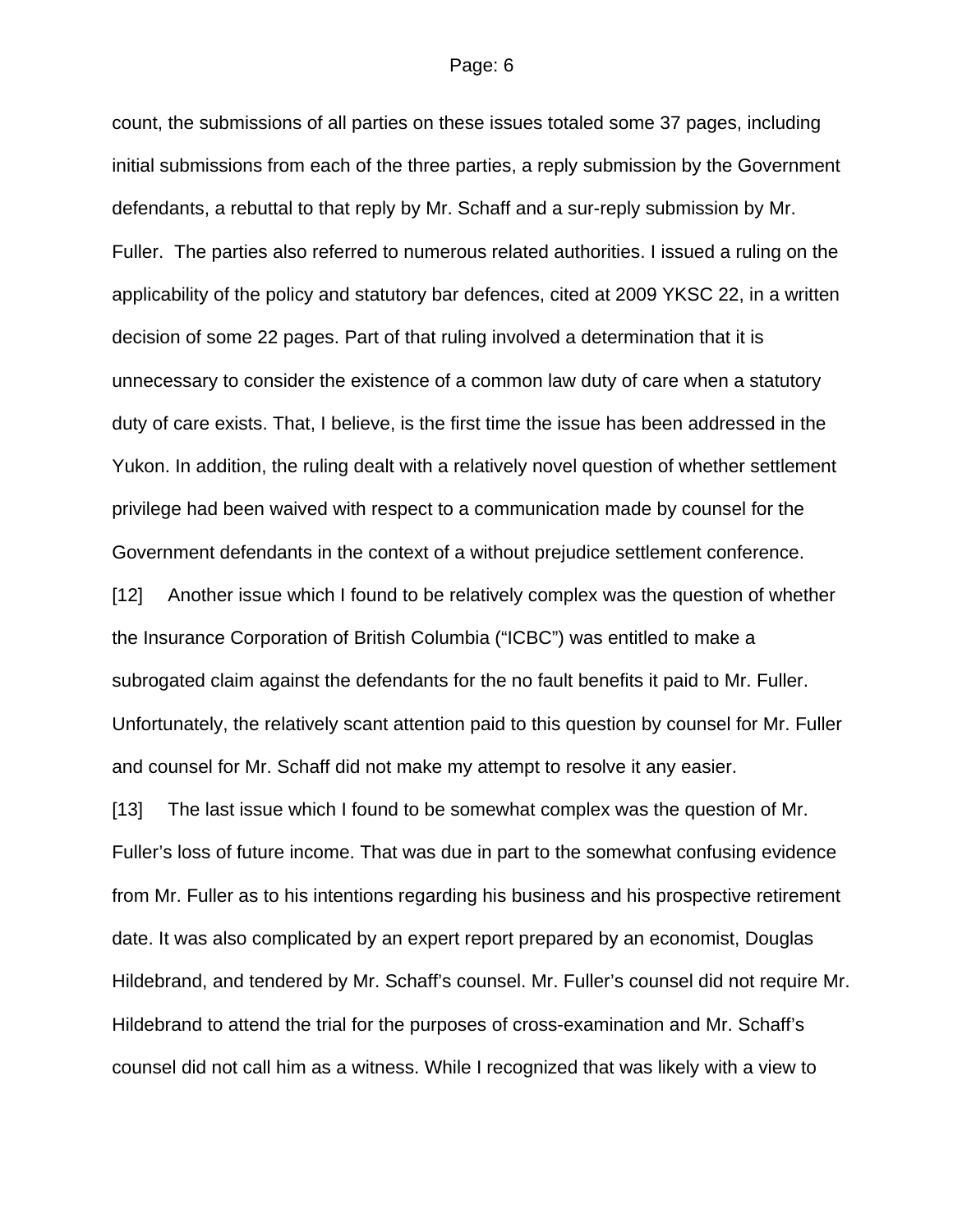saving trial costs, it created a disadvantage for me, as there was no opportunity for Mr. Hildebrand to elaborate on the concepts and approaches he employed. As a result, I found it challenging to understand certain aspects of his report and its impact on what was already a relatively complex factual area.

### *Number and Complexity of Pre-trial Applications*

[14] This was not a factor in this case, as there were no pre-trial applications *per se.* Although four pre-trial orders were issued, one of those was without notice and the other three were by consent.

### *Whether the matter was hard fought?*

[15] I have no hesitation in concluding that this matter was hard fought. The dispute over the pleadings issues is perhaps the best example of the degree of litigiousness in this dispute. Indeed, although counsel for Mr. Schaff submitted that this case was not necessarily a "slam dunk" for the plaintiff, I would nevertheless suggest that it was one which was eminently amenable to settlement. Having said that, I recognize that the defendants are not to be penalized for forcing the plaintiff to prove his case and that whether a matter is hard fought is not, on its own, sufficient reason for concluding that it is of more than ordinary difficulty.

### *Number and Length of Examinations for Discovery*

[16] The number and length of examinations for discovery in this case were significant, and included:

> a) the examination of Mr. Schaff by counsel for Mr. Fuller and the Government defendants on December 4, 2006, at 115 pages;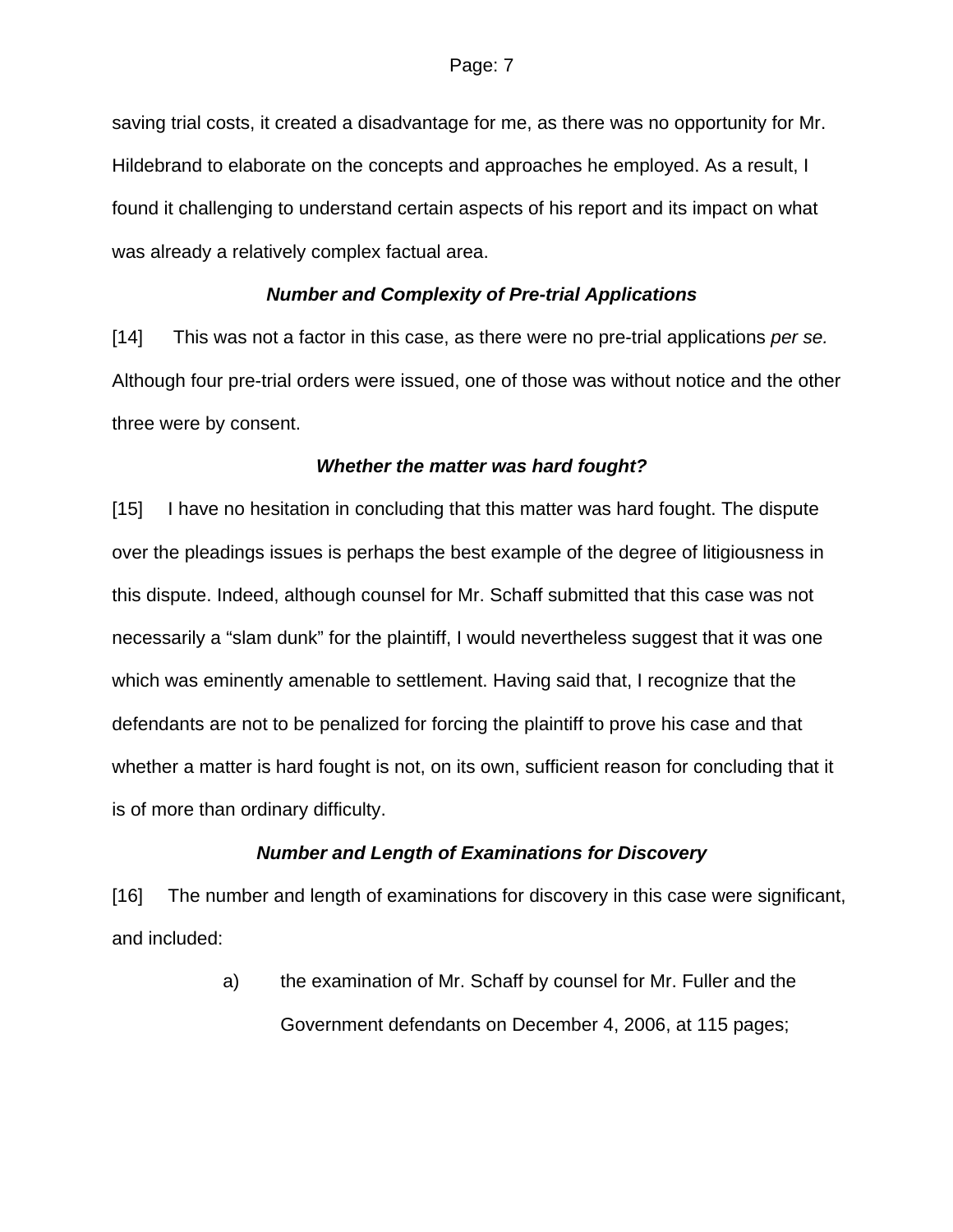- b) the examination of Mr. Fuller by counsel for Mr. Schaff and the Government defendants on December 4 and 5, 2006, at 153 pages;
- c) the examination of Mr. Fraser by counsel for Mr. Schaff and Mr. Fuller on December 5, 2006, at 93 pages; and
- d) the examination of Stuart Purser by counsel for Mr. Schaff and Mr. Fuller on March 3, 2008, at 147 pages.

[17] There were also a significant number of read-ins from these examinations for discovery introduced as evidence at the trial.

## *Number and Complexity of Expert Reports*

[18] There were ten expert reports tendered at trial and lengthy cross-examinations were conducted of five of the eight expert witnesses. The reports were as follows:

- i) Visibility and Safe Following Distance by Tim Leggett, P. Eng.;
- ii) Factors affecting snow cloud generation by Tim Leggett, P. Eng.;
- iii) Rebuttal report regarding safe following distance by Kurt Ising, P. Eng.;
- iv) Standard of Care and Causation by Grant Aune;
- v) Costs of Future Care by Kevin Turnbull, economist;
- vi) Estimate of Earnings Loss by Kevin Turnbull;
- vii) Medical Assessment by G.H. Hirsch (subsequently updated);
- viii) Cost of Future Care by Wade Scoffin, occupational therapist;
- ix) Functional Capacity Evaluation by Mandy McClung; and
- x) Cost of Future Care/Loss of Future Earnings by Douglas Hildebrand (Columbia Pacific Consulting), economist.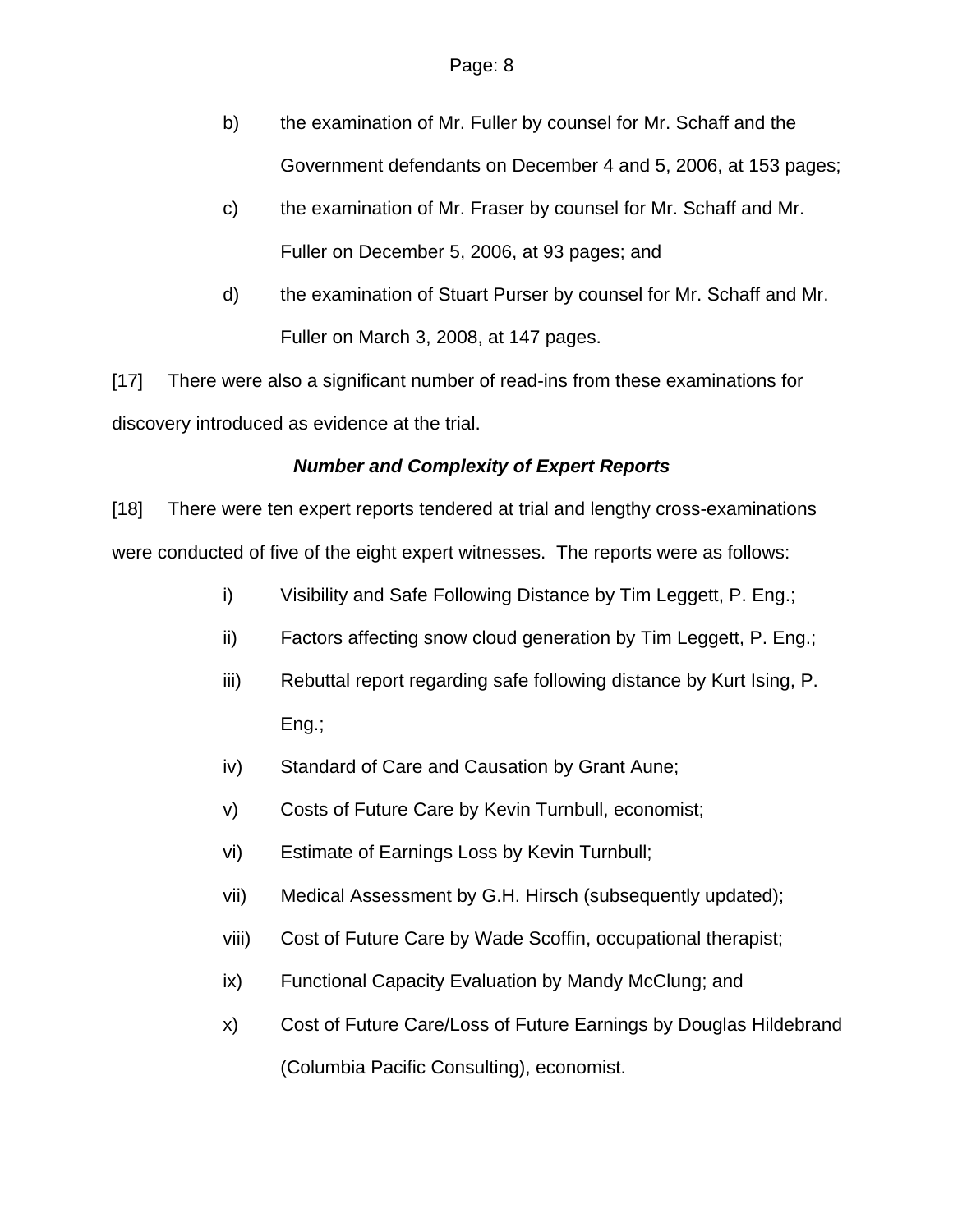In particular, I found the expert evidence on the reconstruction of the accident and the opinions as to the loss of future earnings to be quite complex.

### *Extent of Effort Required in the Collection of and Proof of Facts*

[19] In my view, there was a significant amount of time and effort expended in the retention of experts with a view to reconstructing the facts of the motor vehicle accident and in determining the likely impact of the snow cloud. There was also a good deal of examination for discovery in that regard. As well, much attention was paid to the "Silent Witness" data, in which an onboard computer recorded the speed and functioning of the snowplow before and after the time of the accident.

### *Conclusion on Issue #1*

[20] I recognize that the factors listed in *Allianz Insurance*, cited above, are to be considered as a whole and that no single factor should be determinative of whether a matter is considered to be of more than ordinary difficulty. Having said that, keeping in mind the wording of para. 2(3)(a) of Appendix B, quoted above at para. 3, I have indicated that there were several issues of law and fact which I found "difficult" in this case:

- (a) the accident reconstruction;
- (b) the impact of the snow cloud;
- (c) the loss of future earnings;
- (d) the waiver of settlement privilege;
- (e) the subrogated claim by ICBC; and
- (f) the whether a common law duty of care applies when a statutory duty of care already exists.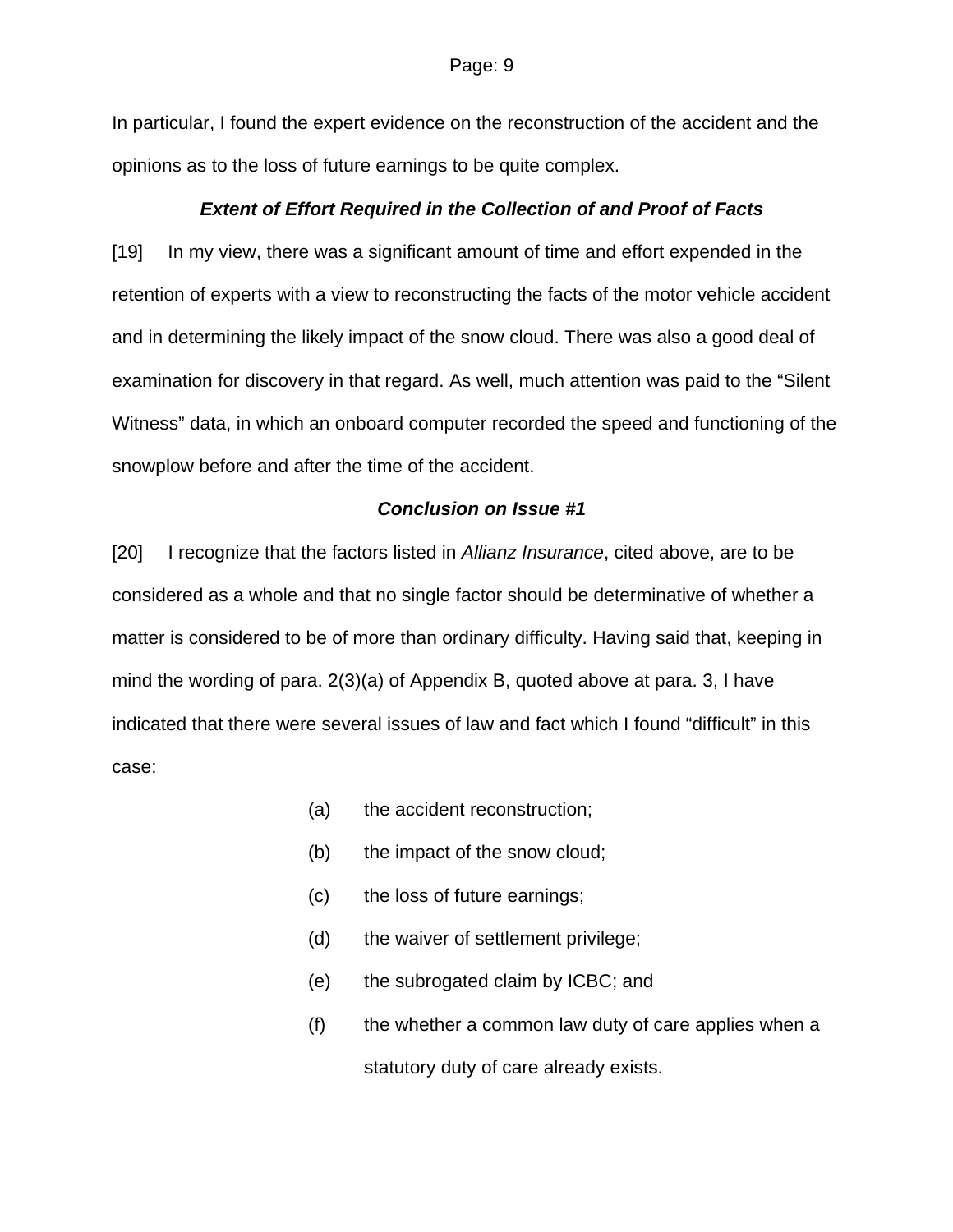Finally, in the context of para. 2(3)(b) of Appendix B, the determination of the duty of care issue, given that it has not previously been decided in this jurisdiction, may well be one of importance or general interest to those using Yukon highways.

[21] For all these reasons, I am satisfied that the plaintiff should be entitled to his costs at Scale C.

### **Issue #2: Apportionment of the Costs?**

[22] Mr. Schaff's counsel made oral submissions at the costs hearing that this trial was protracted in part because of the defences raised by counsel for the Government defendants relating to the statutory duty of care and the policy-operations dichotomy. These defences were not pleaded and gave rise to the rather voluminous written submissions under what has been termed the "pleadings issues". Mr. Schaff's counsel conceded that this portion of the trial did have some complexity and he submitted that the Government defendants should bear a proportionate amount of responsibility in costs for having caused the trial to be longer than it otherwise might have been.

[23] At the costs hearing, counsel for the Government defendants said that he was taken by surprise by that argument and was not prepared to deal with it. He therefore suggested that I should not consider the submissions I have just referred to by Mr. Schaff's counsel. I reject that suggestion. The submission on this point made by Mr. Schaff's counsel is not unfair or improper and it is one which should reasonably have been anticipated by counsel for the Government defendants.

[24] I pause here to note that I did refuse to accept the written submissions tendered by Mr. Schaff's counsel on the costs hearing, as those were filed just prior to the hearing in contravention of my earlier direction at a case management conference, and also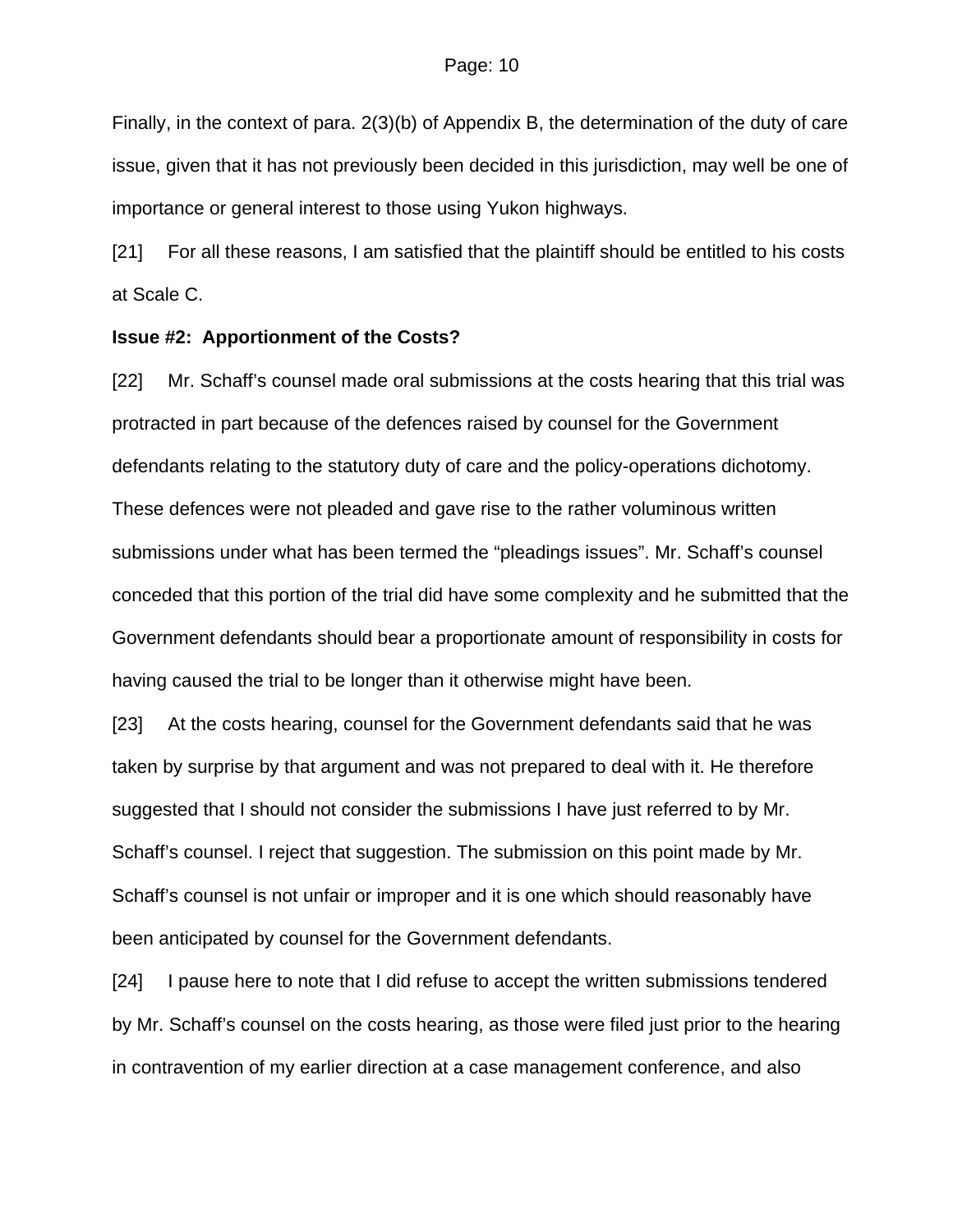because of the objection of Mr. Fuller's counsel. I have attempted to disabuse my mind of anything I might have read in those submissions, but I have not rejected anything said by Mr. Schaff's counsel in his oral submissions at the costs hearing.

[25] Pursuant to s. 3 of the *Contributory Negligence Act*, R.S.Y. 2002, c. 42:

"Unless a judge otherwise directs, the liability for costs of the parties in an action under this *Act* is in the same proportion as their respective liability for the damage or loss."

Thus, unless I direct otherwise, the Attorney General of Canada, on Mr. Schaff's behalf (pursuant to the provisions of the *Visiting Forces Act*, R.S.C. 1985 c. V-2), would be responsible for 80% of Mr. Fuller's taxed court costs, and the Government of Yukon, on behalf of the Government defendants, would be responsible for 20%. However, in my view, there is reason to consider an adjustment to that apportionment. As I stated in my ruling on the applicability of defences, at 2009 YKSC 22, para. 45, there was no apparent justification for the Government defendants not to specifically plead the statutory bar and policy defences. Their failure to do so led to a significant expenditure of additional time and resources by the opposing parties. I have very roughly calculated that additional time to be the equivalent of one day of trial, which, according to Items 24 and 25 of the Tariff, would entitle the plaintiff to claim to total of 15 units. Under Scale C, the unit value is \$170, which results in an amount of \$2,550. That is just over 5% of the subtotal of costs proposed by Mr. Fuller's counsel of \$48,110 (before G.S.T. and disbursements) in her draft Bill of Costs. In my view, it is appropriate that the Government defendants should be additionally responsible for approximately that portion of the overall costs.

[26] If the Government defendants were to pay 20% of the suggested subtotal of \$48,110, that would translate to an amount of \$9,622. If I add to that the sum of \$2,550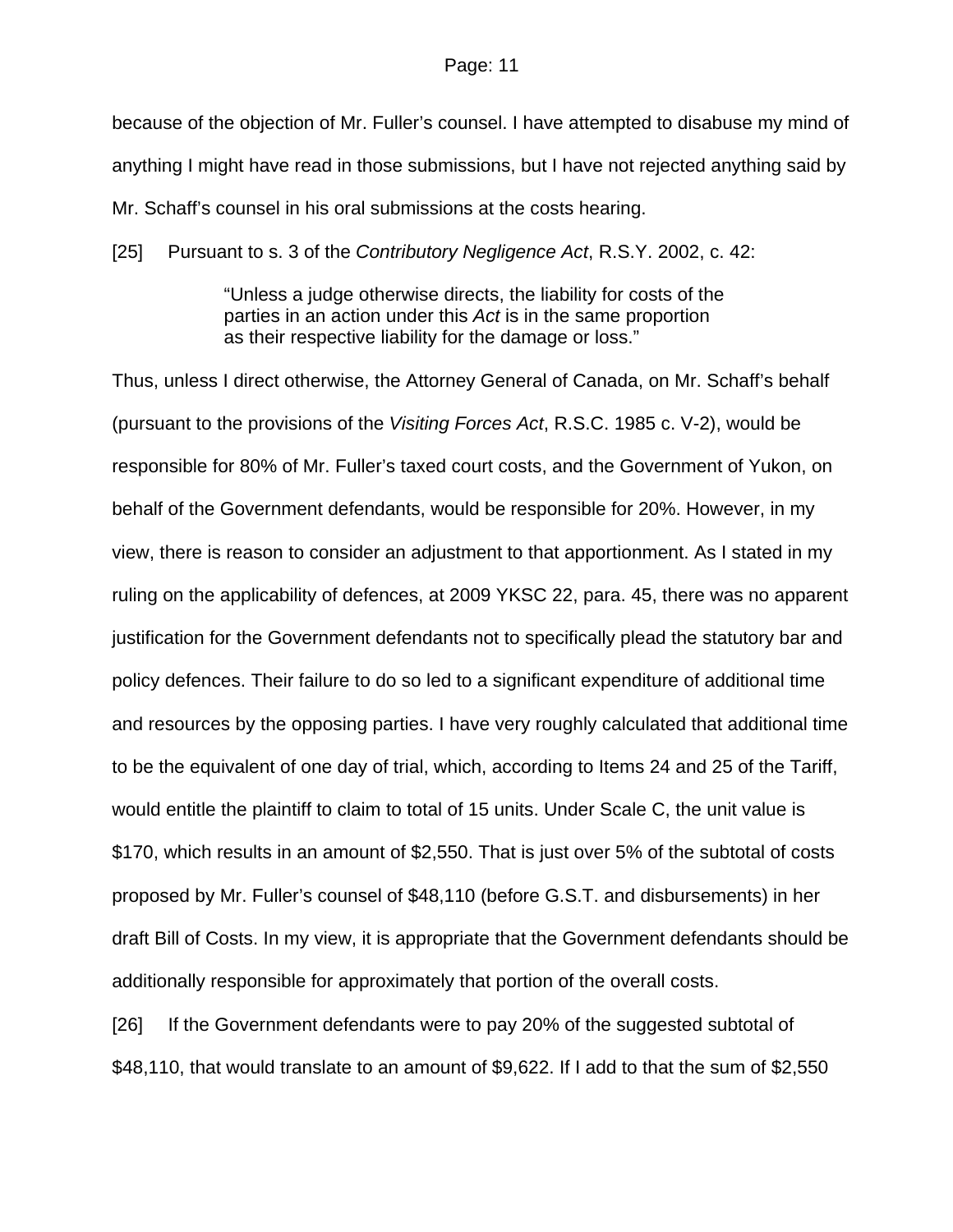for one day of trial, that results in a sum of \$12,172, or approximately 25% of the suggested subtotal of \$48,110.

[27] Therefore, it seems appropriate to order that the costs be apportioned as between the defendants with the Attorney General of Canada, on Mr. Schaff's behalf, paying 75%, and the Government of Yukon, on behalf of the Government defendants, paying 25%.

#### **POST SCRIPT**

[28] One remaining issue was touched upon by Mr. Schaff's counsel and counsel for the Government defendants at the costs hearing, which arises from the counterclaim by Mr. Schaff against the Government defendants for his property damage. Mr. Schaff's counsel submitted that this needs to be resolved before the final order signifying the completion of this trial can be entered. He suggested that the question "should be left open" in case the Attorney General of Canada and the Government defendants can not resolve it. Counsel for the Government defendants seemed content to adjourn that issue. My concern here is that justice for Mr. Fuller should not be delayed any further because of this residual dispute between the defendants. In relative terms, the likely amount of Mr. Schaff's property damage in relation to the \$604,206 in total damages which I have awarded to Mr. Fuller would seem quite small. Further, in my Reasons for Judgment, at para. 81, I found Mr. Schaff to be 80% contributorily negligent in his counterclaim against the Government defendants. Therefore, the potential quantum of damages Mr. Schaff is likely to receive for his counterclaim would seem to be almost insignificant in the context of the case as a whole. Therefore, I would strongly urge counsel for the defendants to attempt to resolve this matter as soon as possible. If it cannot be resolved within 30 days